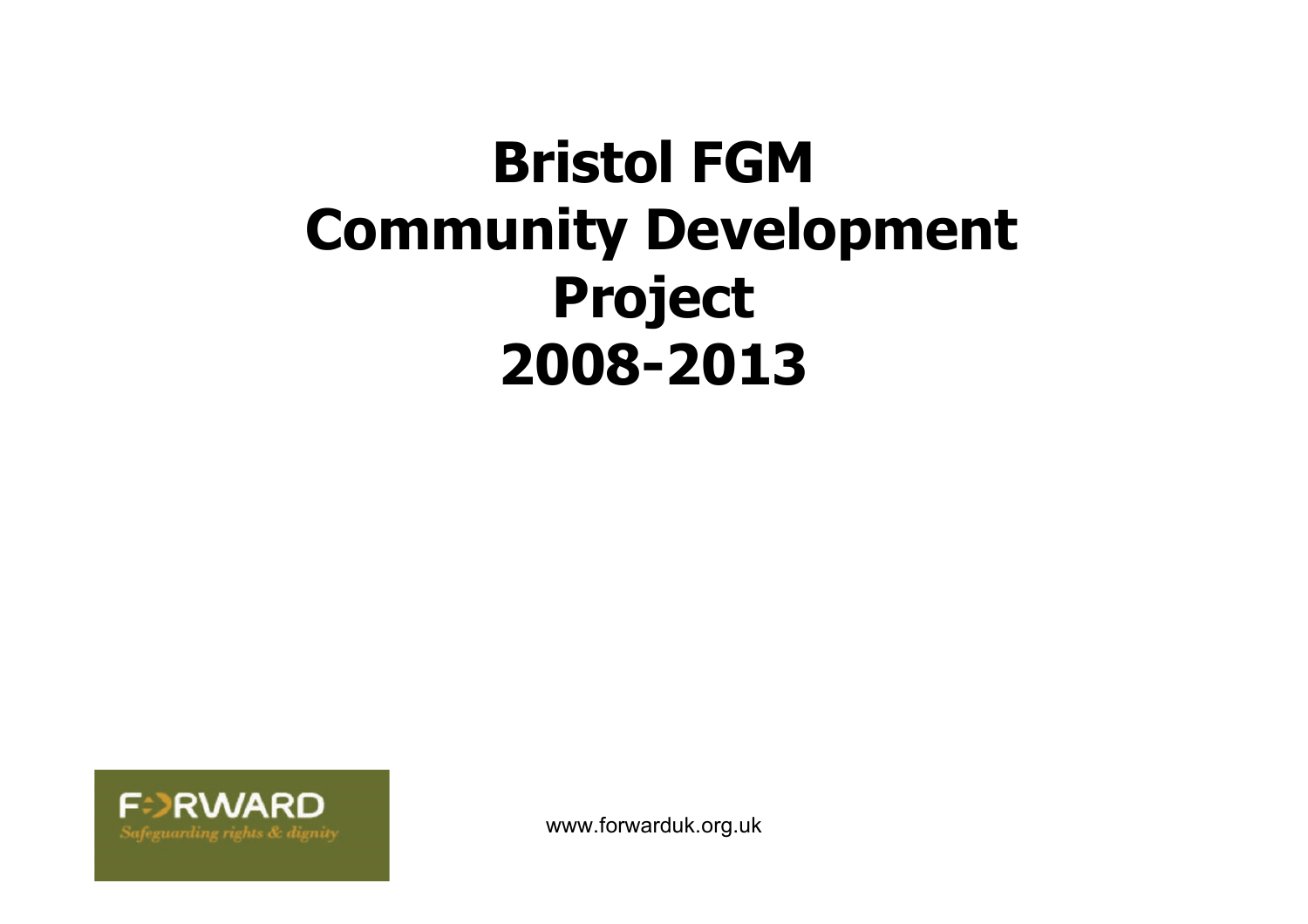# **Project purpose**

**Goal**: To safeguard girls by enabling families and communities to abandon the practice of FGM and to improve sexual and reproductive rights and access to entitlements

#### **Target audience**

•women and girls from FGM affected communities, from Somalia and Sudan. Men, religious leaders and community leaders

•Statutory professionals from health , safeguarding, schools

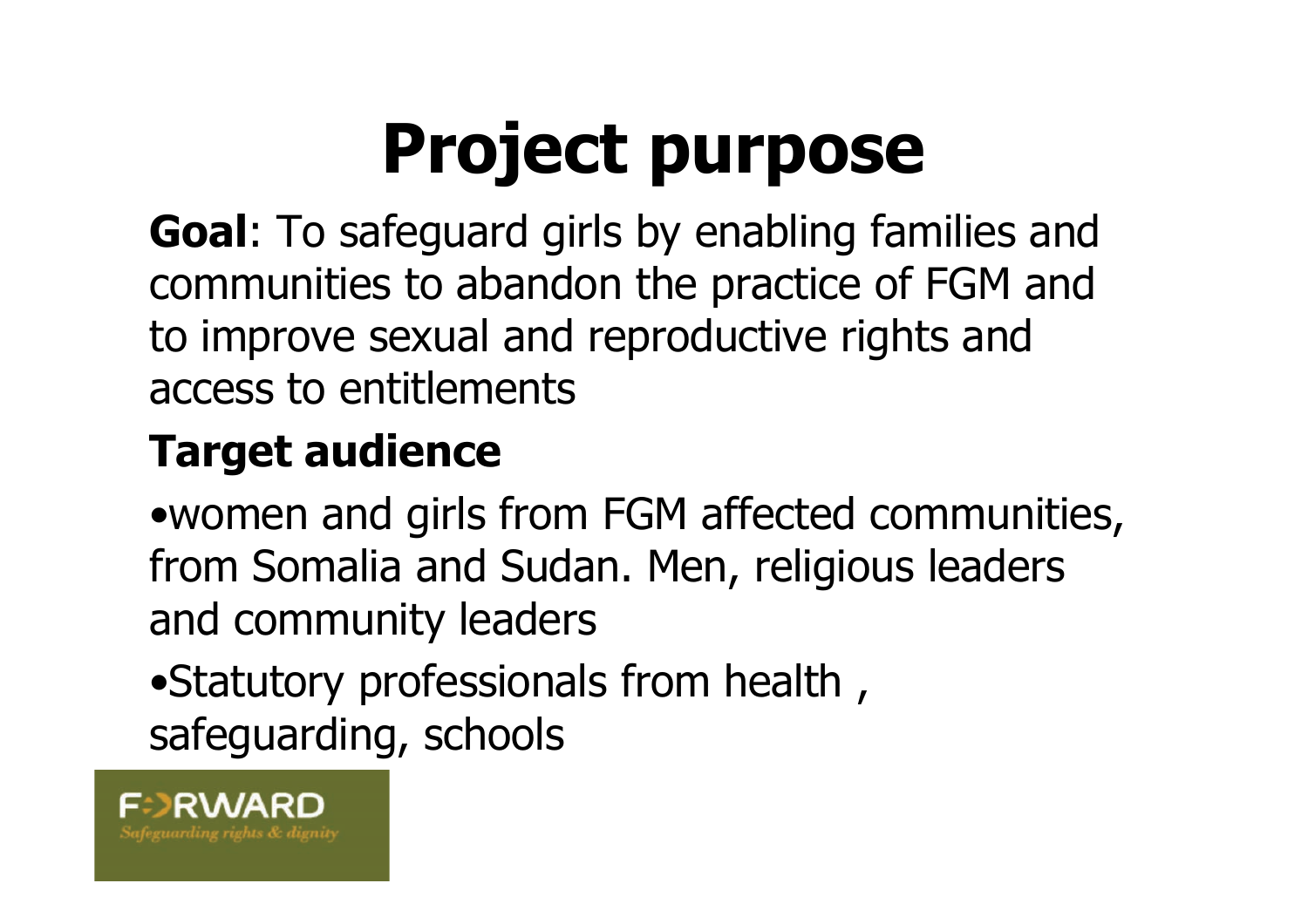## **How the project works?**

- Informed by community participatory research
- Partnerships with multiple stakeholders
	- Bristol NHS PCT\ FORWARD
	- Community based organisations- Refugee Women of Bristol and individual women
	- Coventry University
- Multiple approaches and levels of operation: structures, capacity development and standards
- Shared goal based on safeguarding girls at risk
- Sustained funding from PCT and foundations

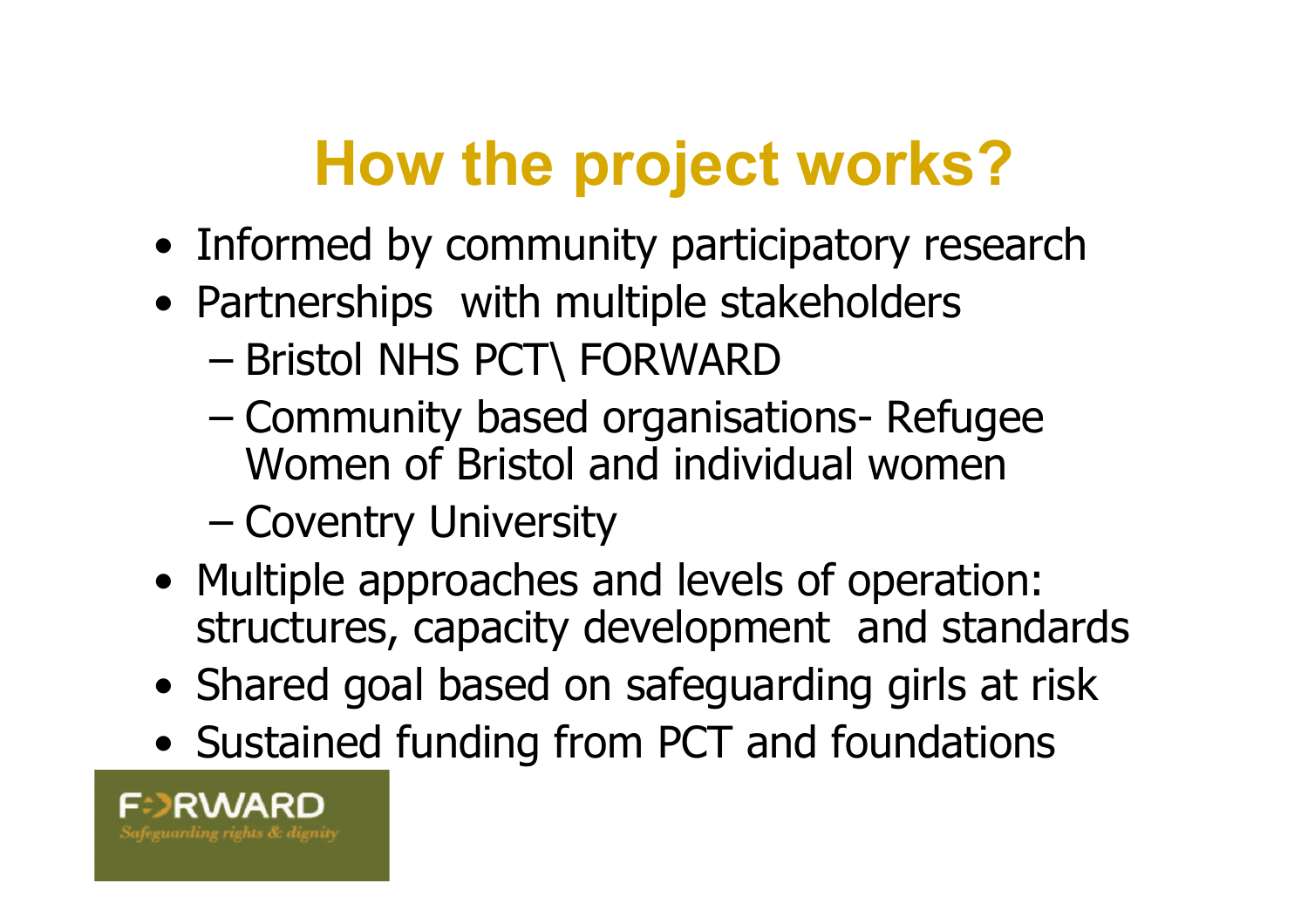## **Main project activities**

- Women's health and leadership training
- Community Health Advocates outreach programme
- Community Advisory Group- project delivery group
- Awareness raising community events –
- FGM training for professionals supported by community health advocated
- Creating men only spaces and training on FGM
- Young Women's group (HOPE) FGM board game performed in schools and youth centres

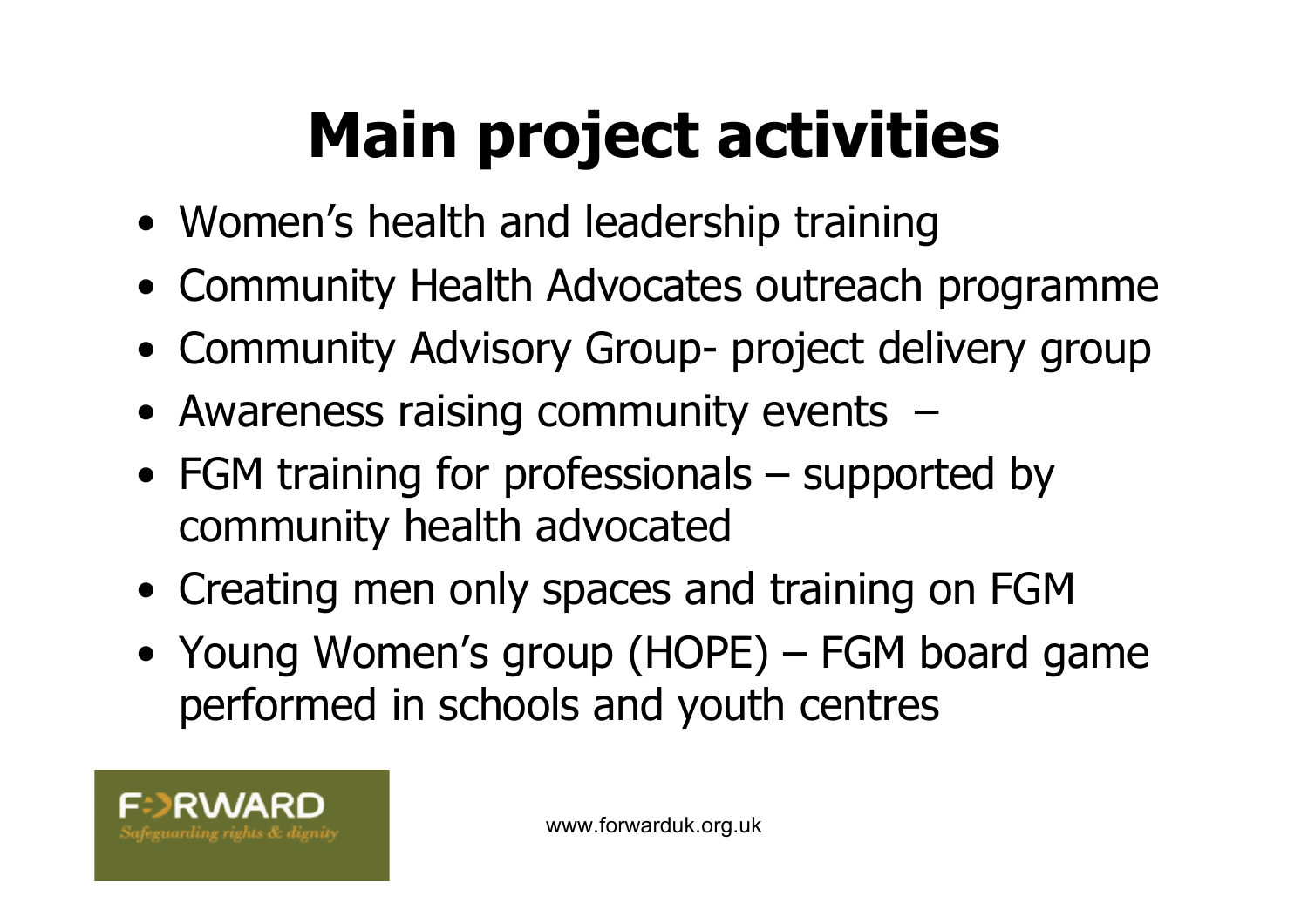## **Success factors & challenges**

- PEER research- good entry point that created ownership
- Women's leadership and stronger voices on FGM "It is not seen as driven by Westerners so you don't feel threatened. They have a similar cultural experience to you, so it feels like it belongs to you, its part of you. When you see someone step in on your community you feel there are boundaries and you feel threatened."
- Sustained multi agency partnership and ownership **Challenges**
- Volunteering vrs progression to paid employment
- Going beyond current target communities
- Making a balance between safeguarding and support

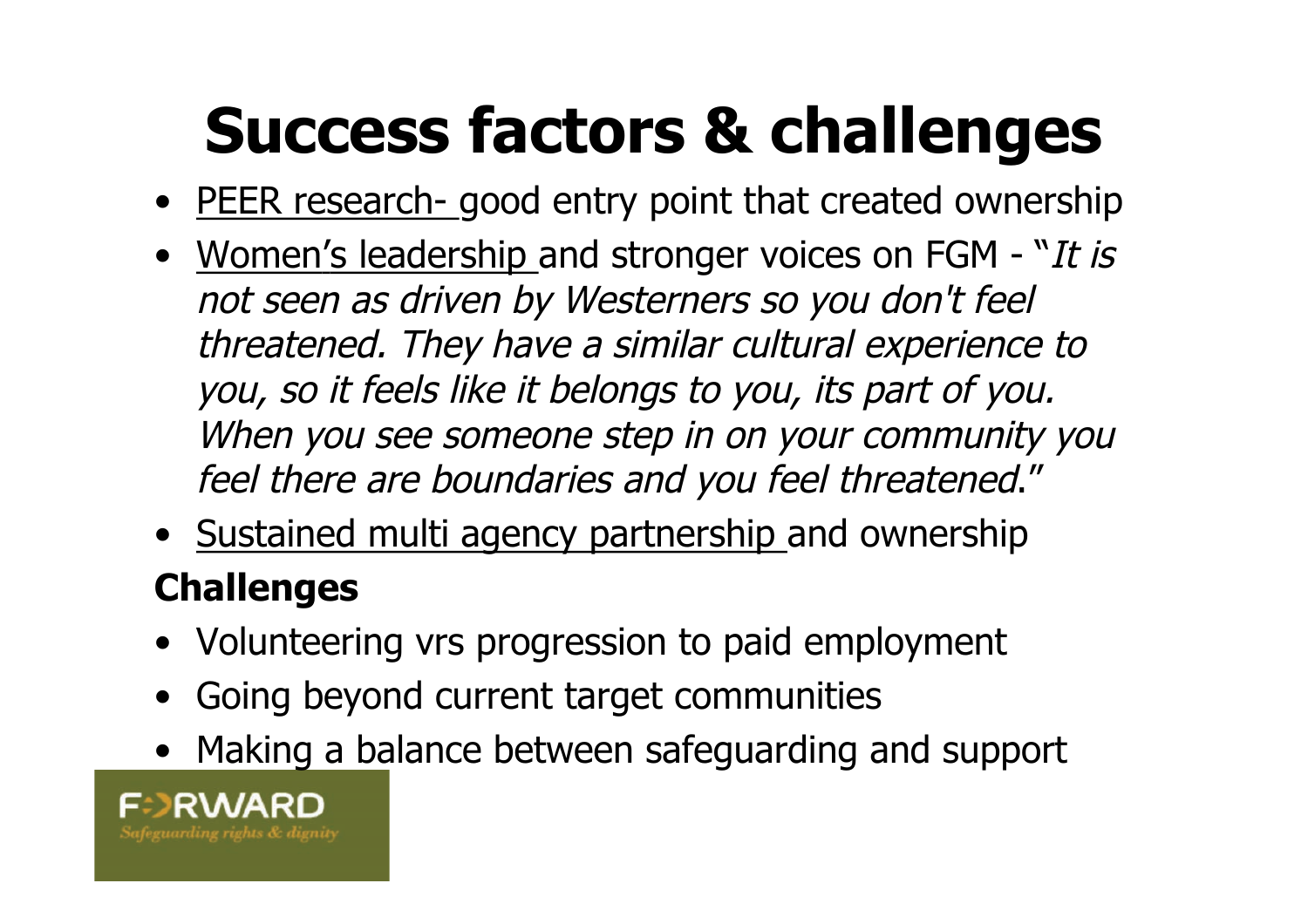## **Impact**

- **Women**-Increased confidence, knowledge & awareness among women as well as the community partners
- **Health professionals**:-"Being able to hear first hand from someone within the community really bought this subject to life and enabled better understanding by being able to ask questions and discuss to clarify issues... has left me feeling much more confident". Training attendee.
- **Replication** of women's health and leadership training in London, Birmingham and Essex by community facilitators
- Imkaan study for Greater London Authority cited the Bristol project as a model of good practice

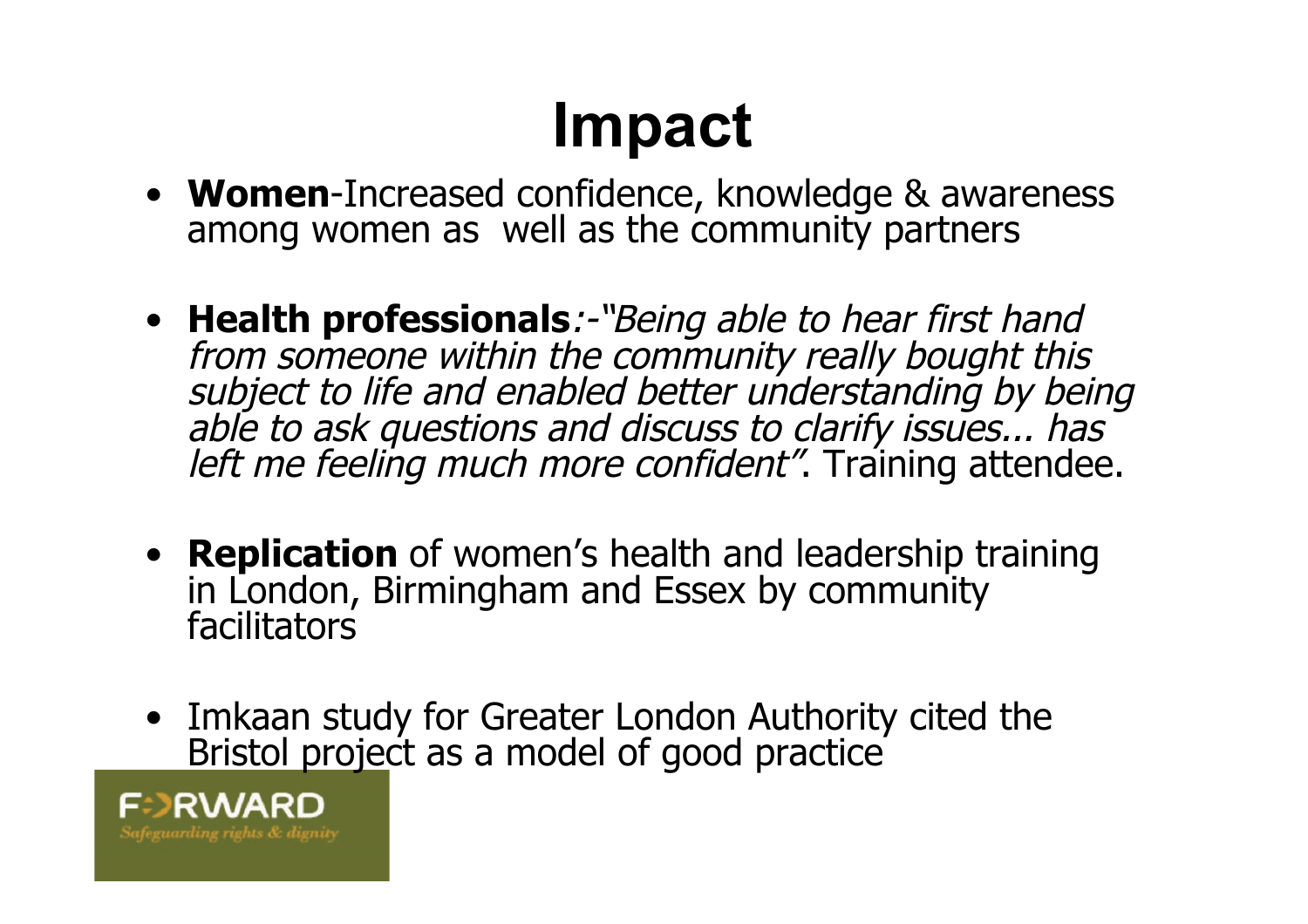#### Empowering local Women

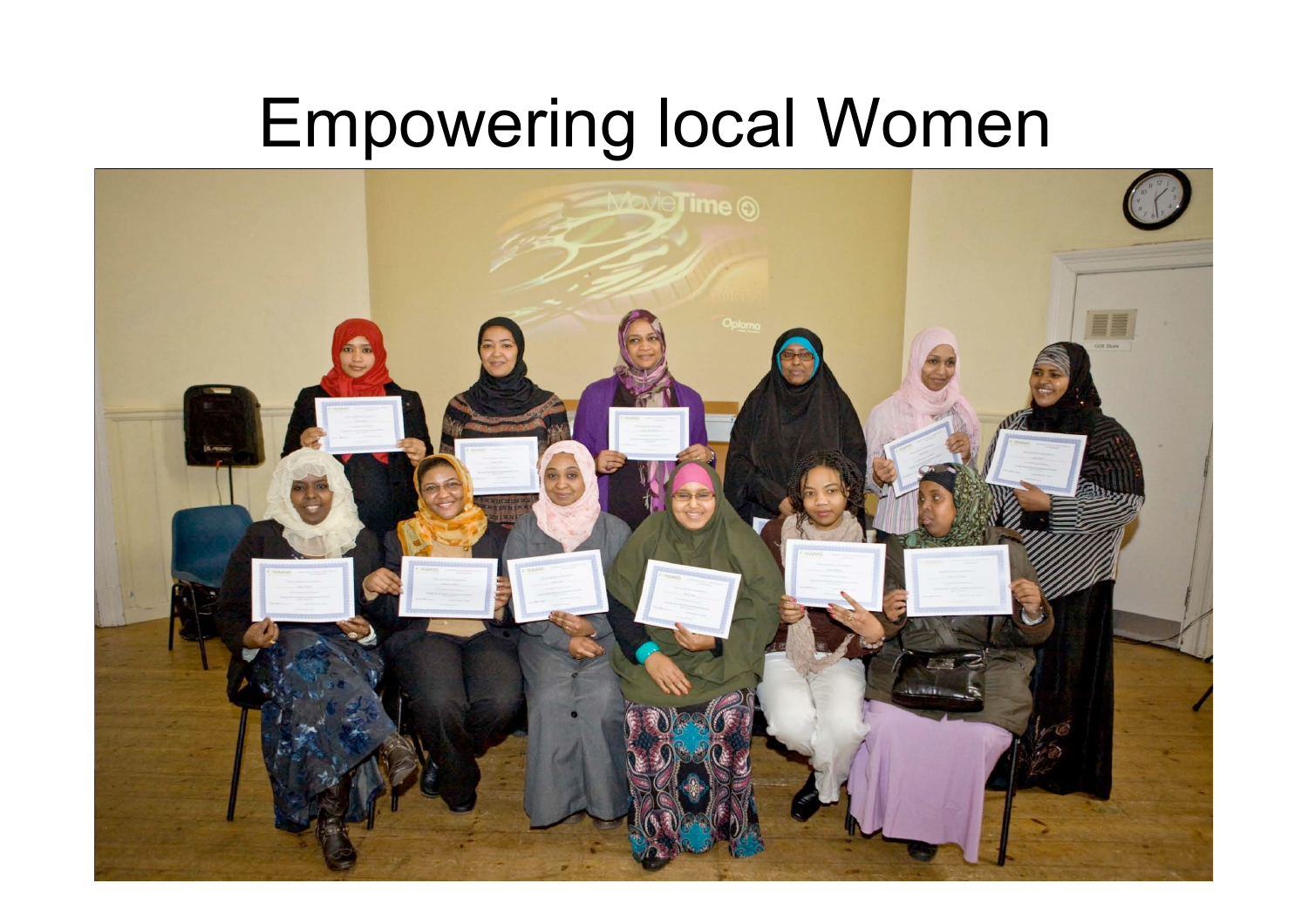